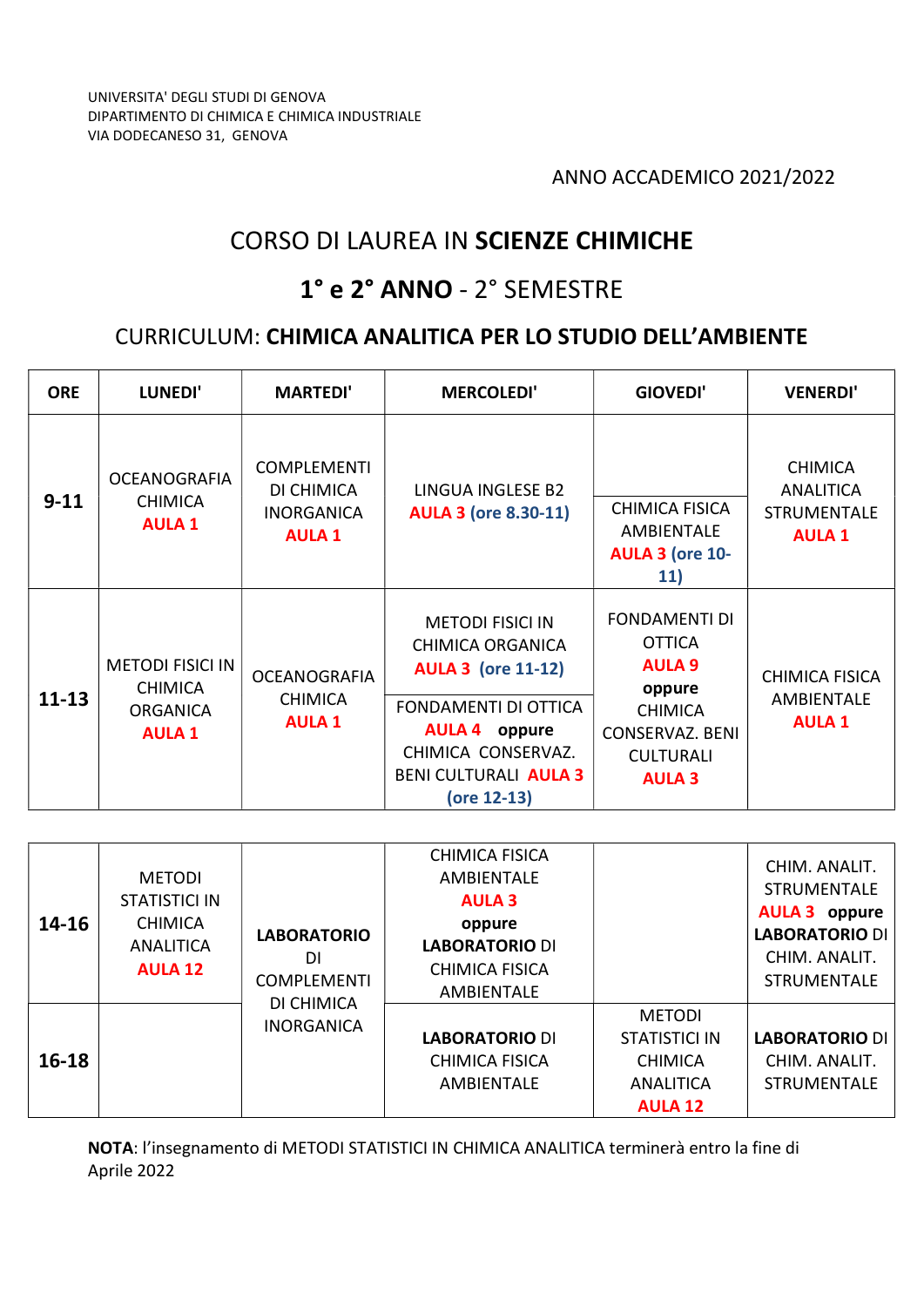## CORSO DI LAUREA IN SCIENZE CHIMICHE

### 1° e 2° ANNO - 2° SEMESTRE

#### CURRICULUM: CHIMICA DELLO STATO SOLIDO APPLICATA AI MATERIALI E ALL'ENERGIA

| <b>ORE</b> | LUNEDI'                                                                                             | <b>MARTEDI'</b>                                       | <b>MERCOLEDI'</b>                                                               | GIOVEDI'                                                                                                                  | <b>VENERDI'</b>                                                          |
|------------|-----------------------------------------------------------------------------------------------------|-------------------------------------------------------|---------------------------------------------------------------------------------|---------------------------------------------------------------------------------------------------------------------------|--------------------------------------------------------------------------|
| $9 - 11$   | <b>MATERIALI</b><br><b>FUNZIONALI E</b><br><b>STRUTTURALI</b><br><b>INORGANICI</b><br><b>AULA 9</b> | <b>COMPLEMENTI</b><br>DI CHIMICA<br><b>INORGANICA</b> | <b>LINGUA INGLESE B2</b><br><b>AULA 3 (ore 8.30-11)</b>                         | CHIM. FISICA<br><b>MATERIALI</b><br><b>INNOVATIVI AULA 8</b><br>oppure SCIENZA DEI<br><b>METALLI AULA 3</b><br>(ore 9-10) | <b>CHIMICA</b><br><b>ANALITICA</b><br><b>STRUMENTALE</b><br><b>AULA1</b> |
|            |                                                                                                     | <b>AULA 1</b>                                         |                                                                                 | <b>CHIMICA FISICA</b><br>AMBIENTALE<br><b>AULA 3</b> (ore 10-11)                                                          |                                                                          |
|            | <b>METODI FISICI IN</b>                                                                             | <b>STRUTTURISTICA</b>                                 | <b>METODI FISICI IN</b><br><b>CHIMICA ORGANICA</b><br><b>AULA 3 (ore 11-12)</b> | <b>FONDAMENTI DI</b><br><b>OTTICA</b><br><b>AULA 9</b>                                                                    | CHIMICA FISICA                                                           |
| $11 - 13$  | <b>CHIMICA</b><br><b>ORGANICA</b><br><b>AULA 1</b>                                                  | <b>CHIMICA</b><br><b>AULA 9</b>                       | <b>FONDAMENTI DI</b><br><b>OTTICA AULA 4</b>                                    | oppure<br><b>CHIMICA</b><br><b>CONSERVAZ. BENI</b><br><b>CULTURALI AULA 3</b>                                             | <b>AMBIENTALE</b><br><b>AULA1</b>                                        |
|            |                                                                                                     |                                                       | oppure<br>CHIMICA CONSERVAZ.                                                    |                                                                                                                           |                                                                          |
|            |                                                                                                     |                                                       | <b>BENI CULTURALI</b><br>$($ ore 12-13 $)$<br><b>AULA 3</b>                     |                                                                                                                           |                                                                          |

| $14 - 16$ | <b>LABORATORIO</b><br>DI<br><b>COMPLEMENTI</b> | <b>MATERIALI</b><br><b>FUNZIONALI E</b><br><b>STRUTTURALI</b><br><b>INORGANICI</b><br><b>AULA 9</b>                          | <b>CHIMICA FISICA</b><br><b>AMBIENTALE</b><br><b>AULA 3</b><br>oppure<br><b>LABORATORIO DI</b><br><b>CHIMICA FISICA</b><br><b>AMBIENTALE</b> | <b>STRUTTURISTICA</b><br><b>CHIMICA AULA 9</b><br>oppure<br><b>LABORATORIO DI</b><br><b>STRUTTURISTICA</b><br><b>CHIMICA</b> | CHIM. ANALIT.<br><b>STRUMENTALE</b><br><b>AULA 3</b> oppure<br><b>LABORATORIO DI</b><br>CHIM. ANALIT.<br><b>STRUMENTALE</b> |
|-----------|------------------------------------------------|------------------------------------------------------------------------------------------------------------------------------|----------------------------------------------------------------------------------------------------------------------------------------------|------------------------------------------------------------------------------------------------------------------------------|-----------------------------------------------------------------------------------------------------------------------------|
| $16 - 18$ | DI CHIMICA<br><b>INORGANICA</b>                | CHIM. FISICA<br><b>MATERIALI</b><br><b>INNOVATIVI</b><br><b>AULA 9 oppure</b><br><b>SCIENZA DEI</b><br><b>METALLI AULA 5</b> | <b>LABORATORIO DI</b><br><b>CHIMICA FISICA</b><br><b>AMBIENTALE</b>                                                                          | <b>LABORATORIO DI</b><br><b>STRUTTURISTICA</b><br><b>CHIMICA</b>                                                             | <b>LABORATORIO DI</b><br>CHIM. ANALIT.<br><b>STRUMENTALE</b>                                                                |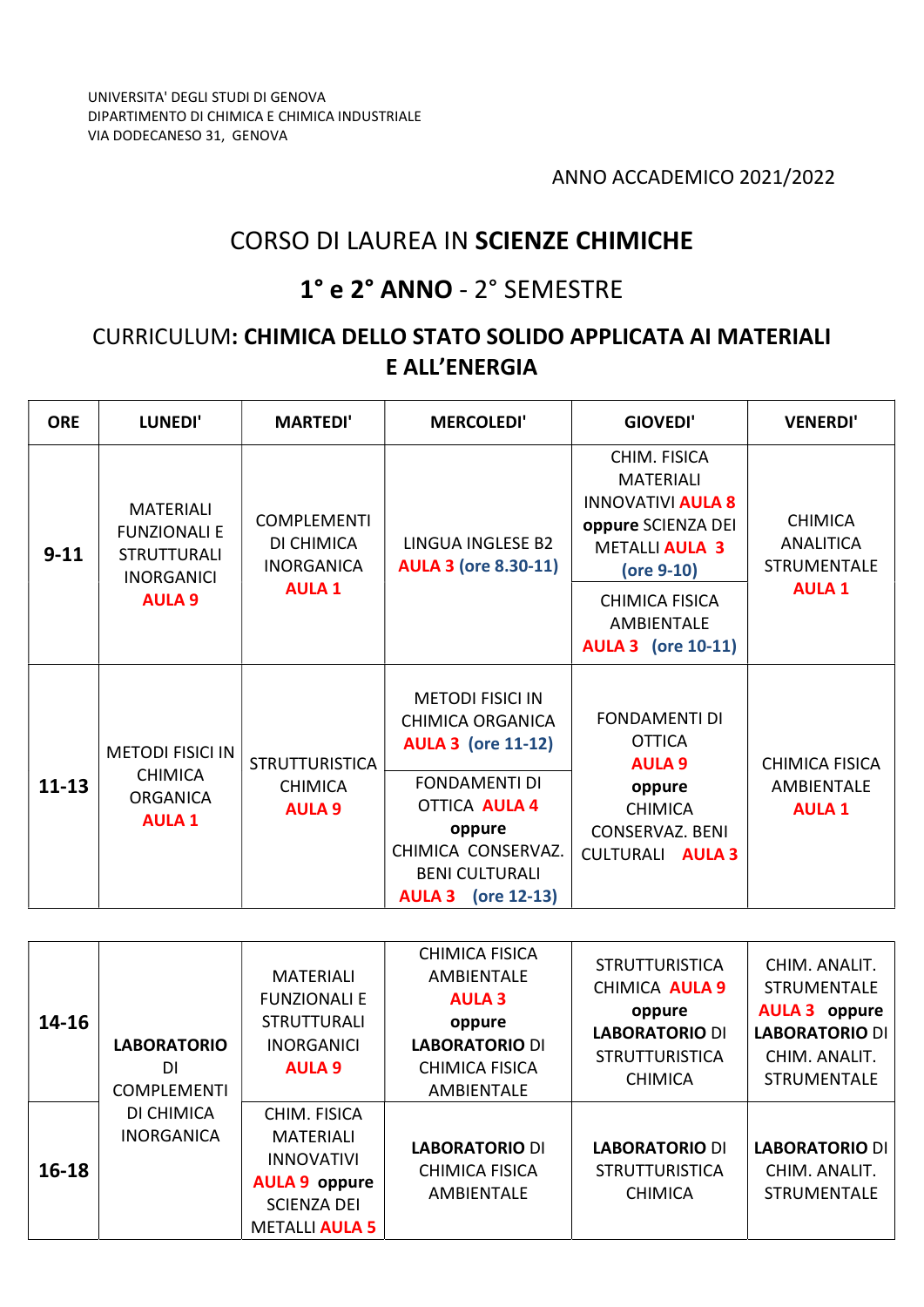## CORSO DI LAUREA IN SCIENZE CHIMICHE

### 1° e 2° ANNO - 2° SEMESTRE

### CURRICULUM: CHIMICA ORGANICA APPLICATA AI MATERIALI E ALLE SCIENZE DELLA VITA

| <b>ORE</b> | <b>LUNEDI'</b>                                                                | <b>MARTEDI'</b>                                                        | <b>MERCOLEDI'</b>                                                                                                                                                                             | <b>GIOVEDI'</b>                                                                                                                                   | <b>VENERDI'</b>                                                             |
|------------|-------------------------------------------------------------------------------|------------------------------------------------------------------------|-----------------------------------------------------------------------------------------------------------------------------------------------------------------------------------------------|---------------------------------------------------------------------------------------------------------------------------------------------------|-----------------------------------------------------------------------------|
| $9 - 11$   | CHIMICA FISICA<br><b>ORGANICA</b><br><b>AULA 4</b>                            | <b>COMPLEMENTI</b><br>DI CHIMICA<br><b>INORGANICA</b><br><b>AULA 1</b> | LINGUA INGLESE B2<br><b>AULA 3 (ore 8.30-11)</b>                                                                                                                                              | <b>SINTESI</b><br><b>ORGANICA</b><br><b>AULA 9</b>                                                                                                | <b>CHIMICA</b><br>ANALITICA<br><b>STRUMENTALE</b><br><b>AULA1</b>           |
| $11 - 13$  | <b>METODI FISICI IN</b><br><b>CHIMICA</b><br><b>ORGANICA</b><br><b>AULA 1</b> | CHIMICA FISICA<br><b>ORGANICA</b><br><b>AULA 4</b>                     | <b>METODI FISICI IN</b><br>CHIMICA ORGANICA<br><b>AULA 3 (ore 11-12)</b><br>FONDAMENTI DI OTTICA<br><b>AULA 4 oppure</b><br>CHIMICA CONSERVAZ.<br><b>BENI CULTURALI AULA 3</b><br>(ore 12-13) | <b>FONDAMENTI DI</b><br><b>OTTICA</b><br><b>AULA 9</b><br>oppure<br><b>CHIMICA</b><br><b>CONSERVAZ. BENI</b><br><b>CULTURALI</b><br><b>AULA 3</b> | <b>COMPLEMENTI DI</b><br><b>CHIMICA</b><br><b>ORGANICA</b><br><b>AULA 4</b> |

| $14 - 16$ | <b>LABORATORIO</b><br>DI<br><b>COMPLEMENTI</b> | <b>COMPLEMENTI</b><br>DI CHIMICA<br><b>ORGANICA</b><br><b>AULA 4</b> | SINTESI ORGANICA<br><b>AULA 4</b><br>(ore 15-17) | CHIM. ANALIT.<br><b>STRUMENTALE</b><br><b>AULA 3</b> oppure<br><b>LABORATORIO DI</b><br>CHIM. ANALIT.<br><b>STRUMENTALE</b> |
|-----------|------------------------------------------------|----------------------------------------------------------------------|--------------------------------------------------|-----------------------------------------------------------------------------------------------------------------------------|
| $16-18$   | DI CHIMICA<br><b>INORGANICA</b>                |                                                                      |                                                  | <b>LABORATORIO DI</b><br>CHIM. ANALIT.<br><b>STRUMENTALE</b>                                                                |